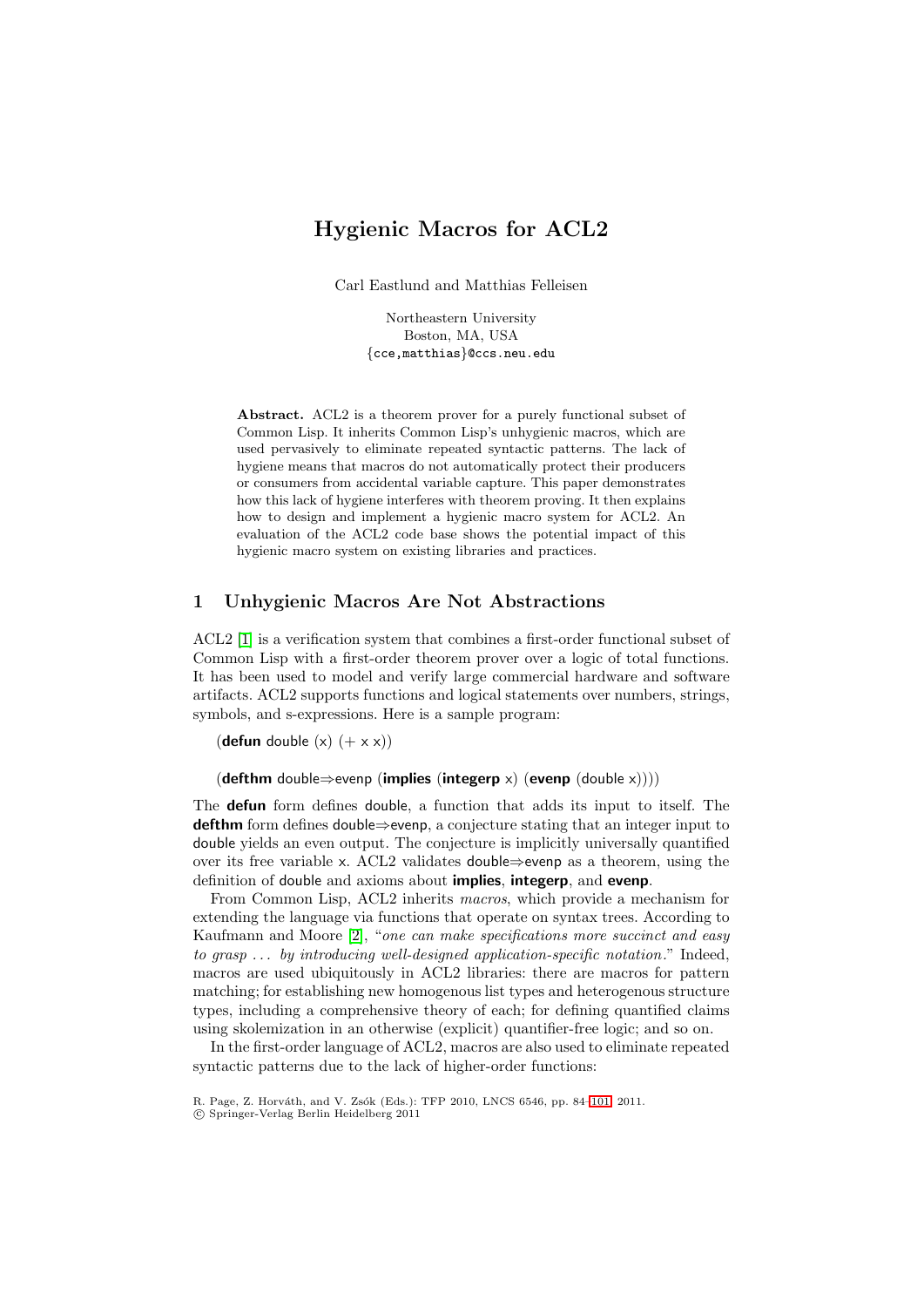(**defmacro** defun-map (map-fun fun) '(*defun* ,map-fun (*xs*) (*if* (*endp xs*) *nil* (*cons* (,fun (*car xs*)) (,map-fun (*cdr xs*))))))

This macro definition captures the essence of defining one function that applies another pointwise to a list. It consumes two inputs, map-fun and fun, representing function names; the body constructs a suitable **defun** form. ACL2 *expands* uses of defun-map, supplying the syntax of its arguments as map-fun and fun, and continues with the resulting function definition. Consider the following term:

(defun-map map-double double)

Its expansion fills the names map-double and double into defun-map's template:

(**defun** map-double (xs) (**if** (**endp** xs) **nil** (**cons** (double (**car** xs)) (map-double (**cdr** xs)))))

Unfortunately, ACL2 macros are *unhygienic* [\[3\]](#page-17-3), meaning they do not preserve the meaning of variable bindings and references during code expansion. The end result is accidental capture that not only violates a programmer's intuition of lexical scope but also interferes with logical reasoning about the program source. In short, macros do not properly abstract over syntax.

To make this concrete, consider the **or** macro, which encodes both boolean disjunction and recovery from exceptional conditions, returning the second value if the first is **nil**:

(**defthm** excluded-middle (**or** (**not** x) x))

(**defun** find (n xs) (**or** (**nth** n xs) *0*))

The first definition states the law of the excluded middle. Since ACL2 is based on classical logic, either (**not** x) or x must be true for any x. The second defines selection from a list of numbers: produce the element of xs at index n, or return 0 if **nth** returns **nil**, indicating that the index is out of range.

A natural definition for **or** duplicates its first operand:

$$
(\text{defmacro or } (a b) '(if , a , a , b))
$$
\n
$$
(1)
$$

This works well for excluded-middle, but the expanded version of find now traverses its input twice, doubling its running time:

(**defun** find (n xs) (**if** (**nth** n xs) (**nth** n xs) *0*))

Macro users should not have to give up reasoning about their function's running time. Consequently, macros should avoid this kind of code duplication.

The next logical step in the development of **or** saves the result of its first operand in a temporary variable:

<span id="page-1-0"></span>
$$
(\text{defmacro or (a b)} '(let ((x,a)) (if x x,b))) \tag{2}
$$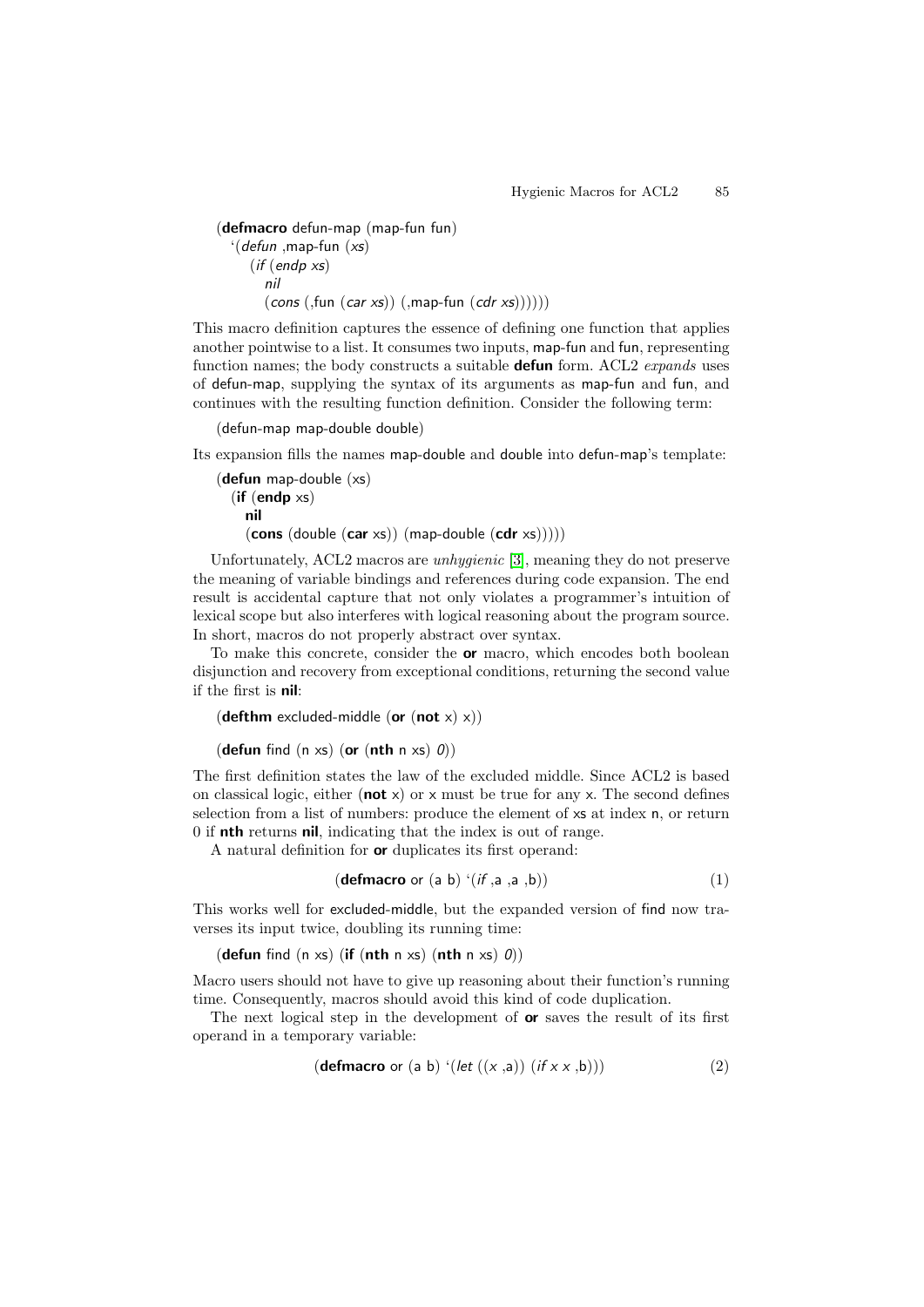This macro now produces efficient and correct code for find. Sadly though, the expanded form of excluded-middle is no longer the expected logical statement:

(**defthm** excluded-middle (**let** ((x (**not** x))) (**if** xxx)))

The **or** macro's variable x has captured excluded-middle's second reference to x. As a result, the conjecture is now equivalent to the statement (**not** x).

ACL2 resolves this issue by dealing with the **or** macro as a special case. For symbolic verification, **or** expands using code duplication. For execution, it expands by introducing a fresh variable. The regular macro language of ACL2 does not come with the same expressive power, however. Allowing the creation of fresh variables would introduce uninterned symbols that violate ACL2's axioms and thus corrupt its carefully crafted logical foundation; allowing a separation of executable behavior from the logical semantics would also invite unsoundness.

The **case-match** macro, also provided with ACL2, does not have any such special cases. This macro is used for pattern matching and case dispatch. Its implementation is designed to work around ACL2's lack of hygiene: the macro's expansion never binds any temporary variables. Here is an example use of **casematch** to destructure a 3-element list:

(**let** ((x (**quote** (*123*)))) (**case-match** x ((abc) (**list** abc))))

The macro expands into the following code:

```
(let ((x (quote (123))))
  (if (if (consp x)
       (if (consp (cdr x))
          (if (consp (cdr (cdr x)))
            (eq (cdr (cdr (cdr x))) nil)
            nil)
          nil)
       nil)
     (let ((a (car x)) (b (car (cdr x))) (c (car (cdr (cdr x)))))
       (list abc))
    nil))
```
Note that the input to **case-match** is a variable. The macro requires that the user bind the input to a variable, because the input is duplicated many times in the macro's output and the macro cannot safely bind a variable itself. Applications of **car** and **cdr** to walk down the input list are duplicated for the same reason; as a result, the size of the output increases quadratically.

In a hygienic system, **case-match** would be able to safely bind temporary variables in its expanded form. Thus, the user would not need to explicitly bind the input to **case-match** to a variable:

(**case-match** (**quote** (*123*)) ((abc) (**list** abc)))

This also makes **case-match** available for use by other macros. In ACL2's unhygienic macro system, other macros cannot safely bind a variable to store **casematch**'s input without risking unintended capture.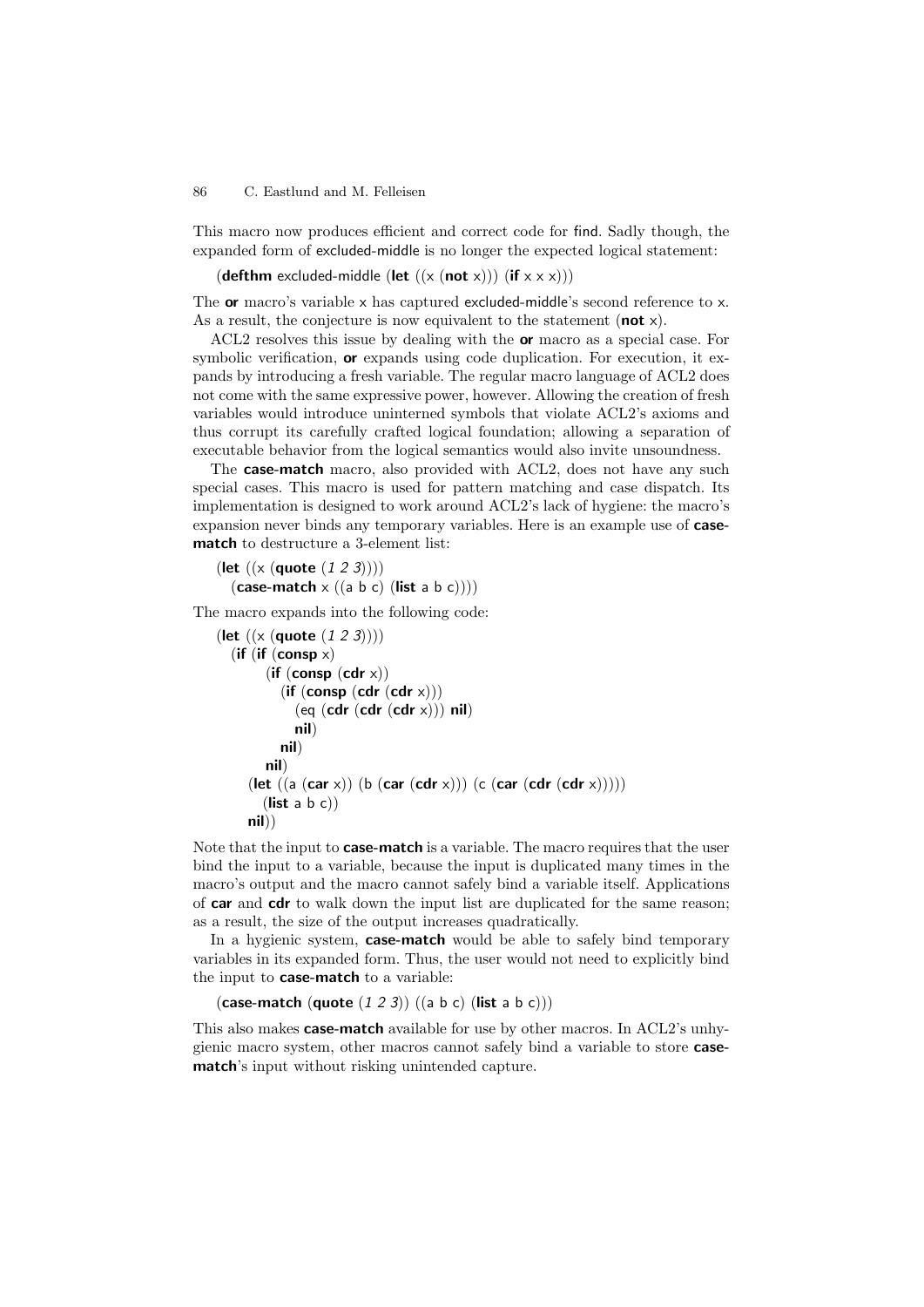Furthermore, the intermediate results of **car** and **cdr** could be bound to temporary variables, yielding fewer function calls in the expanded code. Here is the expansion of the above use of **case-match** produced by one possible implementation in a hygienic macro system:

```
(let ((x0 (quote (123))))
   (flet ((fail<sub>0</sub> () nil))
       (if (consp x_0)
           (let ((x_1 \text{ (car } x_0)) (y_1 \text{ (cdr } x_0)))(if (consp y1)
                   (<b>let</b> ((x<sub>2</sub> (<b>car</b> y<sub>1</sub>)) (y<sub>2</sub> (<b>cdr</b> y<sub>2</sub>)))(if (consp y_2)
                          (let ((x3 (car y2)) (y3 (cdr y2)))
                              (if (eq y3 nil)
                                  (let ((a x<sub>1</sub>) (b x<sub>2</sub>) (c x<sub>3</sub>)) (list a b c))
                                  (fail<sub>0</sub>))))(fail<sub>0</sub>)))(fail<sub>0</sub>)(fail<sub>0</sub>))))
```
This version of **case-match** uses temporary variables to perform each **car** and **cdr** only once, producing output with a linear measure.

In general, macro writers tread a fine line. Many macros duplicate code to avoid introducing a variable that might capture bindings in the source code. Others introduce esoteric temporary names to avoid accidental capture. None of these solutions is universal, though. Finding itself in the same place, the Scheme community introduced the notion of *hygienic* macros [\[3](#page-17-3)[,4,](#page-17-4)[5\]](#page-17-5). This paper presents an adaptation of hygienic macros to ACL2. It motivates the design and the ACL2-specific challenges, sketches an implementation, and finally presents a comprehensive evaluation of the system vis-a-vis the ACL2 code base.

## **2 The Meaning of Hygiene for ACL2**

Hygienic macro systems ensure that variables in macro-generated code respect the intended lexical scope of the program. Hence, our first step is to analyze the notion of lexical scope in ACL2 and to formulate appropriate goals and policies for the adaptation of hygienic expansion. This section presents the design goals and interprets them in the context of ACL2.

## **2.1 Design Goals**

Our hygienic macro expander is designed to observe four key principles.

*Referential transparency* means that variables derive their meaning from where they occur and retain that meaning throughout the macro expansion process. Specifically, variable references inserted by a macro refer to bindings inserted by the macro or to bindings apparent at its definition site. Symmetrically,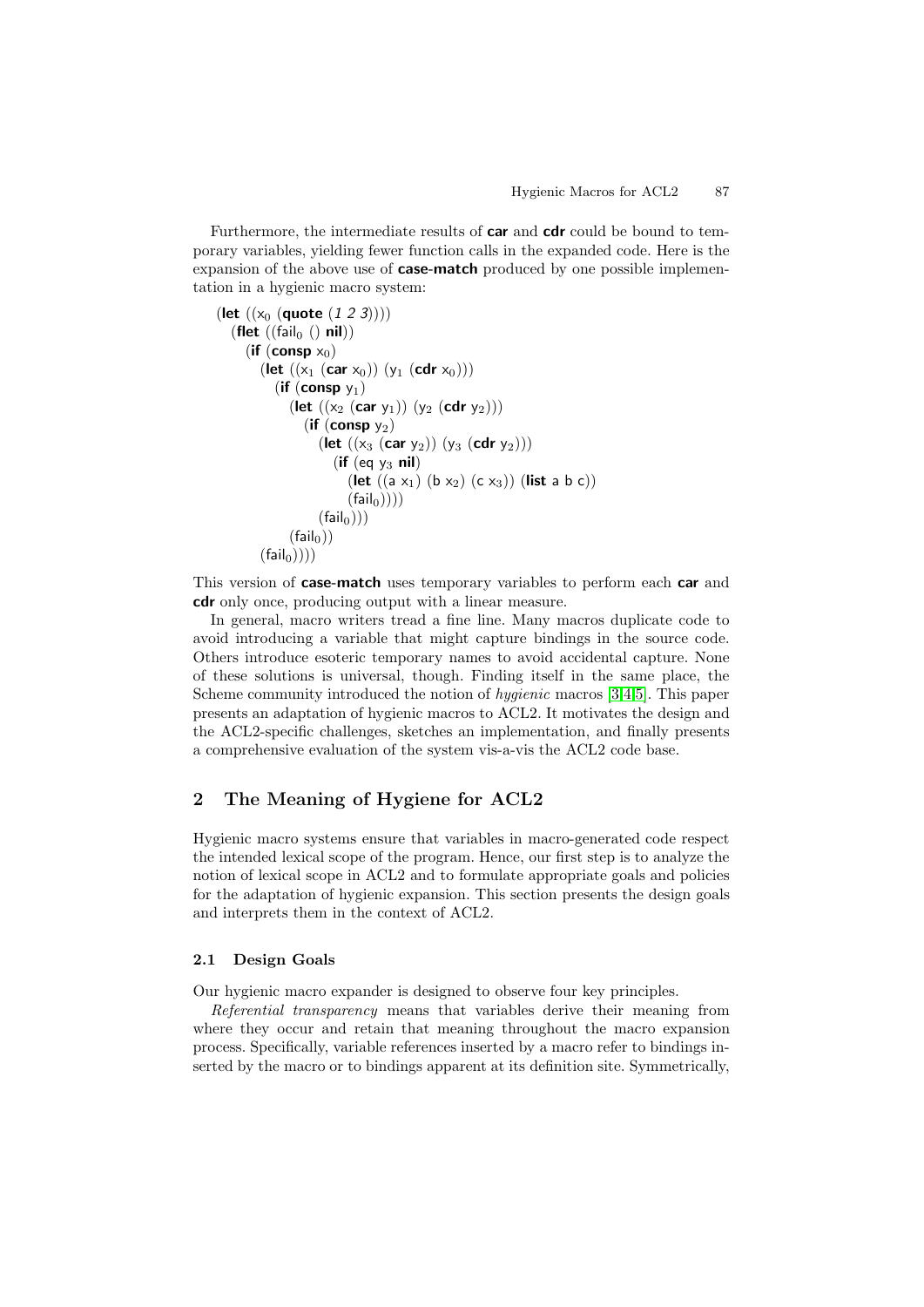variable references in macro arguments refer to bindings apparent at the macro call site. Following tradition, a hygienic macro system comes with a disciplined method for violating the hygiene condition on individual variables as needed.

Next, *separate compilation* demands that libraries can be expanded, verified, and compiled once and loaded many times. There is no need to re-expand, reverify, or re-compile a library each time it is used in a new context.

Thirdly, we preserve *logical soundness*. We do not change the logical axioms of ACL2, nor its verification system or compiler. Our few changes to its runtime system are made carefully to observe ACL2's existing axioms. Existing reasoning in the logic of ACL2 remains valid in our system, and execution remains in sync with symbolic reasoning.

Finally, *source compatibility* means that most well-behaved macros continue to function as before. When the revised expansion process affects the behavior of an existing program, the changes are due to a potentially flawed macro.

Unfortunately, we are not able to provide a formal statement of correctness of our macro system with respect to these principles. The correctness of hygienic macros is an open research problem; early proof attempts have since been shown to be flawed. The only known proof of correctness of a hygienic macro system [\[6\]](#page-17-6) does not support such features as recursive macros, case dispatch during macro expansion, or decomposing lists of arbitrary length during expansion.

## **2.2 Reinterpreting ACL2**

Our hygienic macro system redefines the existing **defmacro** form in ACL2. We do not introduce hygienic macros as a separate mechanism alongside unhygienic macros because hygiene is a property of an entire macro system, rather than a property of individual macro definitions. The implementation of hygiene requires the collaboration of all macros to track the scope of variables; expanding a single macro unhygienically can ruin the benefits of hygiene for all other macros.

Figure [1](#page-5-0) specifies the essential core of ACL2. A program is a sequence of definitions. In source code, any definition or expression may be replaced by a macro application; individual functions may be defined outside of **mutualrecursion**; and string or number literals do not require an explicit **quote**. The grammar is written in terms of symbols (*sym*), strings (*str* ), and numbers (*num*). A sequence of elements of the form a is denoted  $\vec{a}$ , or  $\vec{a}^n$  when its length is significant. We use this core language to explain ACL2-specific challenges to hygienic macro expansion.

**Lexical Bindings:** ACL2 inherits Common Lisp's namespaces: function and variable bindings are separate and cannot shadow each other. The position of a variable reference determines its role. In an expression position, a variable refers to a value, in application position to a function or macro. For example, the following code uses both kinds of bindings for **car**:

(**let** ((car (**car** x))) (**car** car))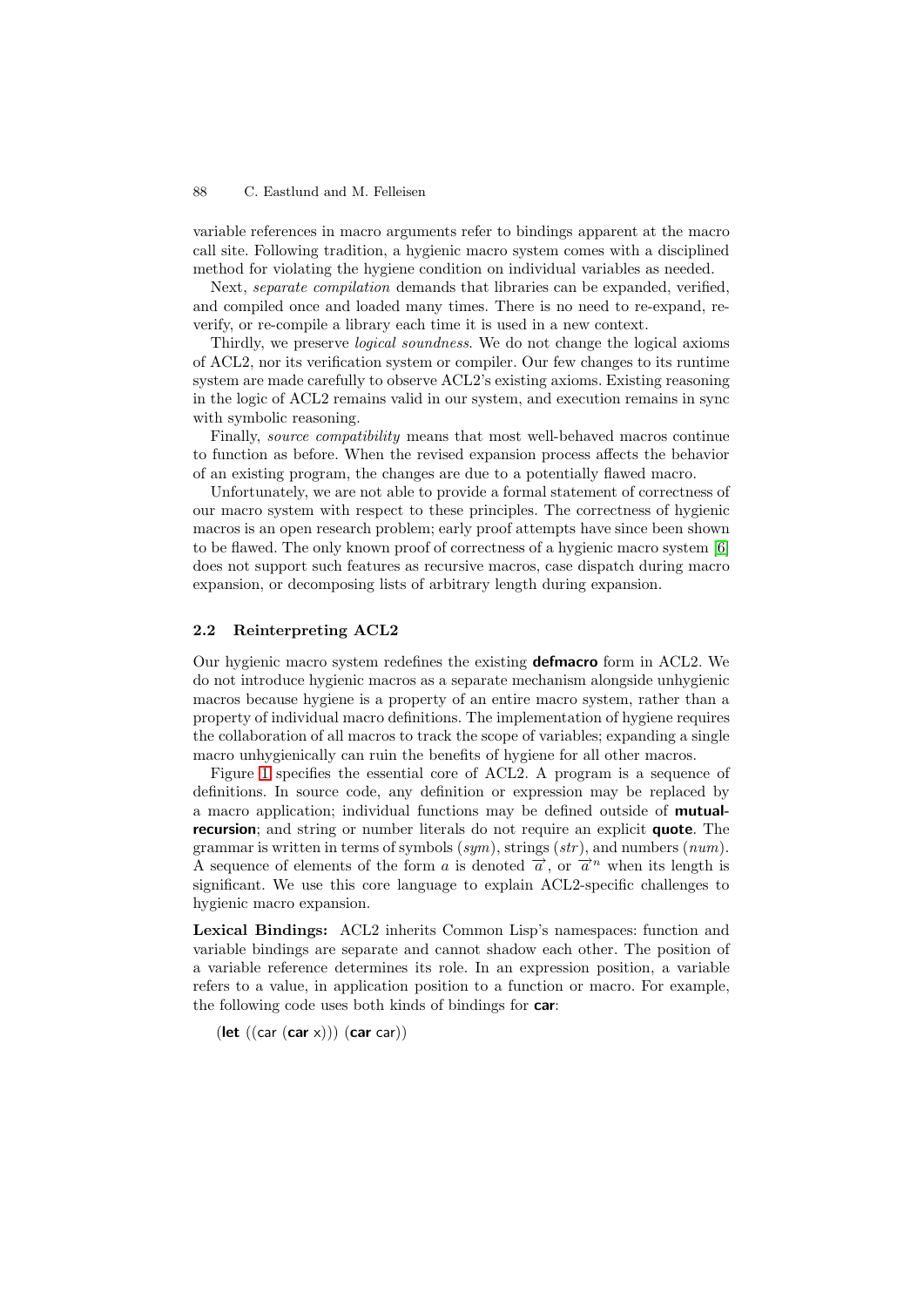| $def = (mutual-recursion (defun sym (sym) exp))$<br>(defmacro sym $(\overrightarrow{sym})$ exp) | mutually recursive functions<br>macro definition |
|-------------------------------------------------------------------------------------------------|--------------------------------------------------|
| $(\text{defthm} \, \textit{sym} \, \textit{exp} \, \, (\textit{sym} \, \, \textit{exp}))$       | conjecture with proof hints                      |
| $(include-book str)$<br>(encapsulate((sym num)) def)                                            | library import<br>definition block               |
| (local $def)$                                                                                   | local definition                                 |
| $exp = sym$<br>$(sym \overrightarrow{exp})$                                                     | variable reference<br>function call              |
| $(\text{let } ((sym \; exp)) \; exp)$                                                           | lexical value bindings                           |
| (flet $((sym (\overrightarrow{sym}) exp))$<br>$\vert exp \rangle$                               | lexical function bindings                        |
| (quote $\mathit{sexp}$ )                                                                        | literal value                                    |
| str<br>$sexp = num$<br>sym<br>sexp                                                              | s-expression                                     |

<span id="page-5-0"></span>**Fig. 1.** Abridged syntax of fully-expanded ACL2 programs

Hygienic expansion must track both function and variable bindings for each possible reference. After all, during expansion, the role of a symbol is unknown until its final position in the expanded code is determined.

Hygienic expansion must also be able to distinguish macro-inserted lexical bindings from those in source code or in other macros. With hygienic expansion, version [\(2\)](#page-1-0) of the **or** macro in section [1](#page-0-0) should work. For example, the excludedmiddle conjecture should expand as follows:

(**defthm** excluded-middle (let  $((x_2 \text{ (not } x_1)))$  (if  $x_2 \times_2 x_1$ )))

The macro expander differentiates between the source program's  $x_1$  and the macro's  $x_2$ , as noted by the subscripts; the conjecture's meaning is preserved.

**Function Bindings:** Functions bound by **flet** are substituted into their applications prior to verification. To prevent unintended capture of free variables during unhygienic expansion, **flet**-bound functions may not refer to enclosing bindings. Consider the following expression that violates this rule:

(**let** ((five *5*)) (**flet** ((add5 (x)  $(+$  five x))) ;; illegal reference to five, bound to 5 (**let** ((five *"five"*)) (add5 *0*))))

Under unhygienic expansion, the reference to five in add5 would be captured:

(**let** ((five *5*)) (**let** ((five *"five"*))  $(\text{let } ((x 0)) (+ \text{ five } x))))$ ;; five is now bound to *"five"* 

Hygienic macro expansion allows us to relax this restriction, as lexical bindings can be resolved before substitution of **flet**-bound functions. The same expression expands as follows: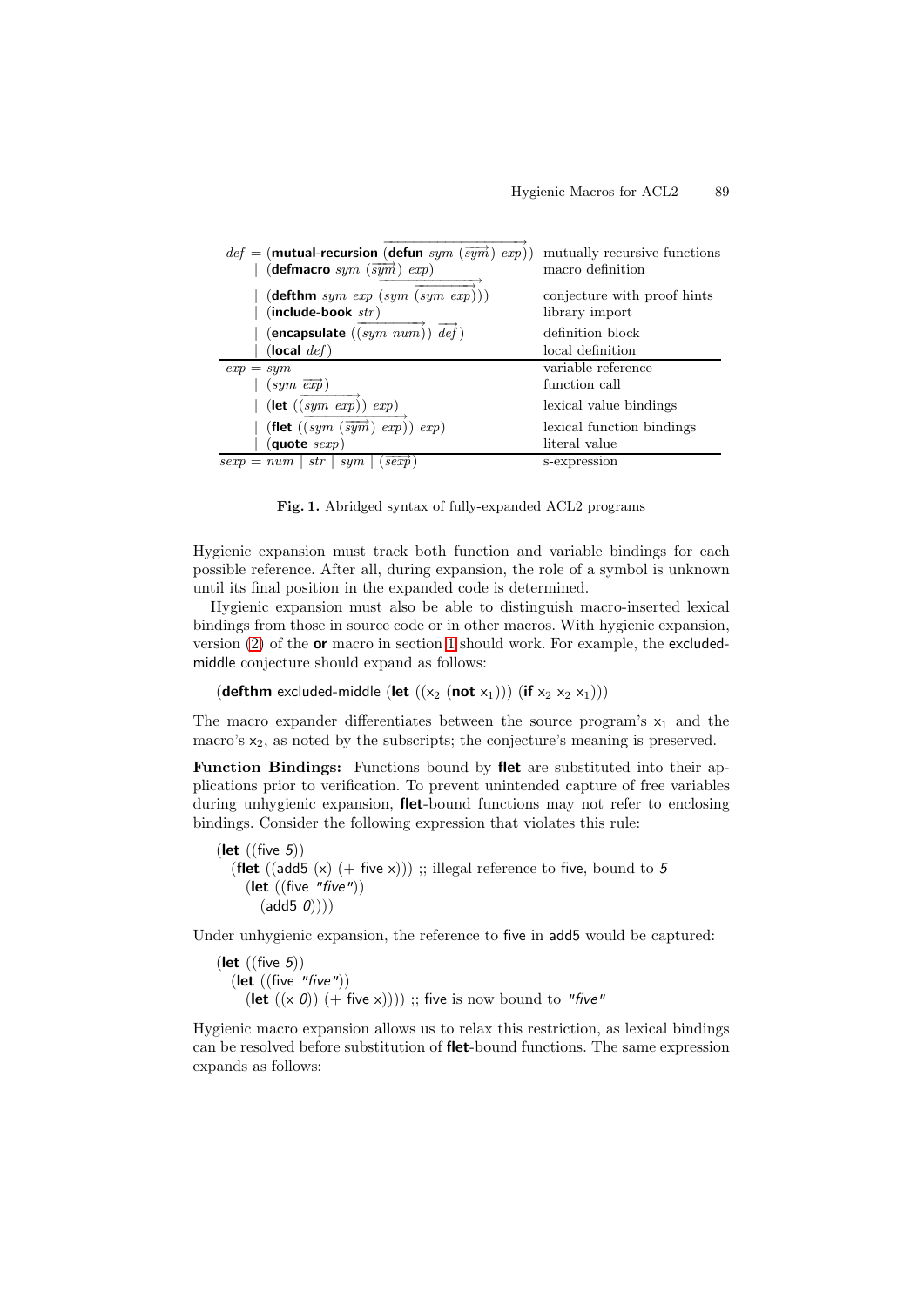$(\text{let } ((\text{five}_1 \space 5)))$ (**let** ((five<sup>2</sup> *"five"*))  $(\text{let } ((x 0)) (+ \text{ five}_1 x))))$ 

**Quantification:** ACL2 conjectures are implicitly universally quantified:

;; claim:  $\forall x(x>0 \Rightarrow x \geq 0)$ (**defthm** non-negative (**implies**  $(>\times 0)$   $(>\times 0)$ )

Here the variable x is never explicitly bound, but its scope is the body of the **defthm** form. ACL2 discovers free variables during the expansion of conjectures and treats them as if they were bound.

This raises a question of how to treat free variables inserted by macros into conjectures. Consider the following definitions:

(**defmacro** imply (var) '(*implies x* ,var))

(**defthm** x⇒x (imply x))

The body of  $x \Rightarrow x$  expands into (**implies**  $x_2 x_1$ ), with  $x_1$  from  $x \Rightarrow x$  and  $x_2$  from imply. In x⇒x, x is clearly quantified by **defthm**. In the template of imply, however, there is no apparent binding for  $x$ . Therefore, the corresponding variable  $x_2$  in the expanded code must be considered unbound. Enforcing this behavior yields a new design rule: macros must not insert new free variables into conjectures.

We must not overuse this rule, however, as illustrated by the macro below:

(**defmacro disprove** (name body) '(*defthm name* (*not* ,body)))

 $(disprove x=x+1 (= x (+ x 1)))$ 

Here we must decide what the apparent binding of  $x$  is in the body of  $x=x+1$ . In the source syntax, there is nothing explicit to suggest that x is a bound or quantified variable, but during expansion, the macro **disprove** inserts a **defthm** form that captures x and quantifies over it. On one hand, allowing this kind of capture violates referential transparency. On the other hand, disallowing it prevents abstraction over **defthm**, because of the lack of explicit quantification.

To resolve this dilemma, we allow **defthm** to quantify over variables from just a single source—surface syntax or a macro. This permits the common macros that expand into **defthm**, but rejects many cases of accidental quantification, a source of bugs in the ACL2 code base. A more disruptive yet sounder alternative would be to introduce explicit quantification into ACL2.

**Definition Scope:** ACL2 performs macro expansion, verification, and compilation on one definition at a time. Forward references are disallowed, and no definition may overwrite an existing binding.

Nevertheless, just as hygiene prevents lexical bindings from different sources from shadowing each other, it also prevents definitions from different sources from overwriting each other.

Consider the following macro for defining a semigroup based on a predicate recognizing a set and a closed, associative operation over the set: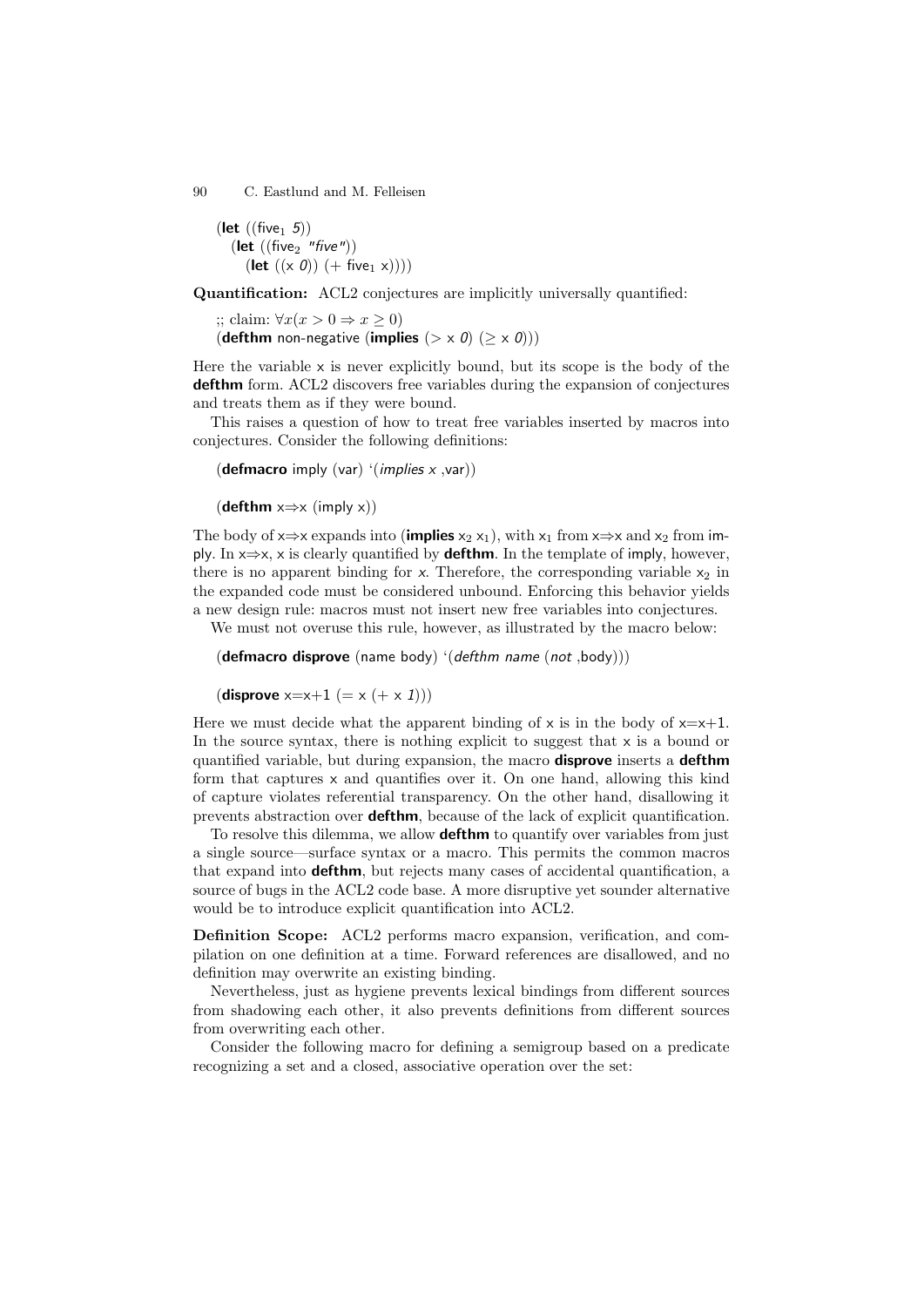(**defmacro semigroup** (pred op) '(*encapsulate* () (*defthm closed*  $(implies (and (,pred a) (,pred b)) (pred (op a b)))$ (*defthm associative* (*implies* (*and* (,pred *a*) (,pred *b*) (,pred *c*)) (*equal* (,op *a* (,op *b c*)) (,op (,op *a b*) *c*))))))

The **semigroup** macro takes two function names as arguments and proves that they form a semigroup. The name, number, and form of definition used in the proof is not part of the macro's interface. In order to leave these names free for reuse, such as in subsequent reuses of the **semigroup** macro, they must not be visible outside the individual macro application.

### (**semigroup integerp** +) (**semigroup stringp string-append**)

Macros must be able to use defined names that originate outside them, however. For instance, the monoid macro uses the previously defined **semigroup** macro to establish a closed, associative operation with an identity element.

```
(defmacro monoid (pred fun zero)
  '(encapsulate ()
     (semigroup ,pred ,fun)
     (defthm identity
       (implies (,pred a)
         (and (equal (,fun ,zero a) a) (equal (,fun a ,zero) a))))))
```

```
(monoid rationalp ∗ 1)
```
Macros frequently rely on prior definitions; therefore these definitions must remain visible to the expanded form of macros.

Because prior definitions are visible inside macros, macros must not redefine any name that is visible at their definition. Such a redefinition would allow a logical inconsistency, as the macro would be able to refer to both the old and new meanings for the defined name. The following example shows how redefinition could be used to prove (f) equal to both **t** and **nil**.

```
(defun f () t)
```
(**defmacro bad** () '(*encapsulate* () (*defthm f*= $t$  (*equal* (*f*)  $t$ )) (*defun f* () *nil*)  $(d$ *efthm f*=*nil* (*equal* (*f*) *nil*)))

Our policy for the scope of definitions during hygienic expansion is therefore three-fold. First, defined names from inside macros are not externally visible. Second, macros may refer to any name that is visible at their definition. Third, macros may not redefine any name that is visible at their definition.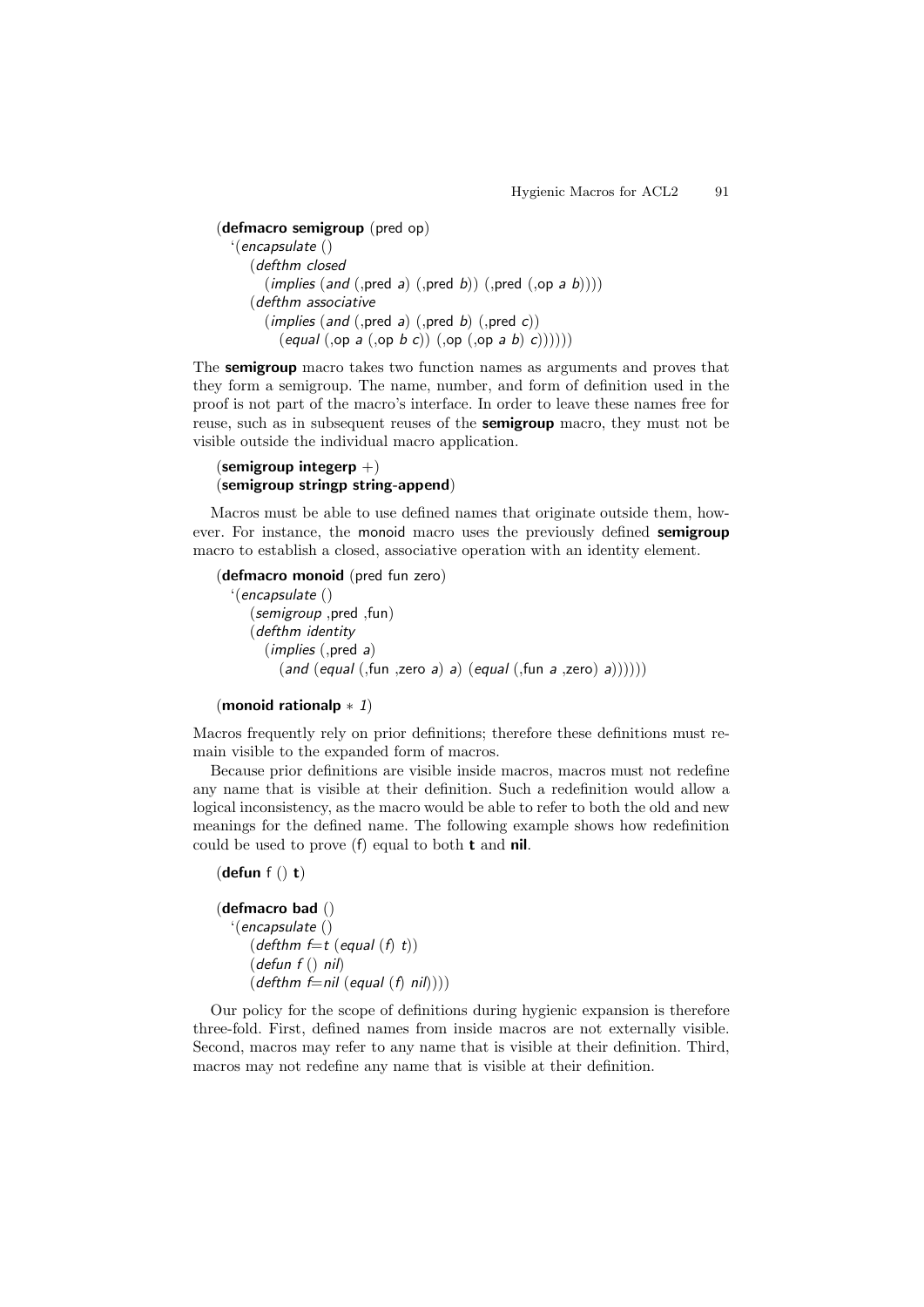**Encapsulated Abstractions:** The **encapsulate** form in ACL2 delimits a block of definitions. Definitions are exported by default; these definitions represent the block's *constraint*, describing its logical guarantees to the outside. Definitions marked **local** represent a *witness* that can be used to verify the constraint, but they are not exported.

For example, the following block exports a constraint stating that  $1 \leq 1$ :

(**encapsulate** () (**local** (**defthm** x≤x (≤ x x))) (**defthm** 1≤1  $(\leq 1 \, 1)$  ;; use the following hint:  $(x \leq x (x 1)))$ 

The local conjecture states that  $(\leq x \times)$  holds for all values of x. The conjecture 1≤1 states that (≤ *1 1*) holds; the subsequent hint tells ACL2 that the previously verified theorem x≤x is helpful, with *1* substituted for x.

Once the definitions in the body of an **encapsulate** block have been verified, ACL2 discards hints and local definitions (the witness) and re-verifies the remaining definitions (the constraint) in a second pass. The end result is a set of exported logical rules with no reference to the witness. Local theorems may not be used in subsequent hints, local functions and local macros may no longer be applied, and local names are available for redefinition.

An **encapsulate** block may have a third component, which is a set of *constrained functions*. The header of the **encapsulate** form lists names and arities of functions defined locally within the block. The function names are exported as part of the block's constraint; their definitions are not exported and remain part of the witness.

The following block exports a function of two arguments whose witness performs addition, but whose constraint guarantees only commutativity:

```
(encapsulate ((f 2))
  (local (defun f (x y) (+ x y)))
  (defthm commutativity (equal (f \times y) (f \times x)))
```
Definitions following this block can refer to f and reason about it as a commutative function. Attempts to prove it equivalent to addition fail, however, and attempts to call it result in a run-time error.

Our hygienic macro system preserves the scoping rules of **encapsulate** blocks. Furthermore, it enforces that names defined in the witness are not visible in the constraint, ensuring that a syntactically valid **encapsulate** block has a syntactically valid constraint prior to verification. Our guarantee of referential transparency also means that local names in exported macros cannot be captured. For instance, the following macro m constructs a reference to w:

(**encapsulate** () (**local** (**defun** w (x) x)) (**defmacro m** (y) '(*w* ,y)))

(**defun** w (z) (**m** z)) ;; body expands to: (w z)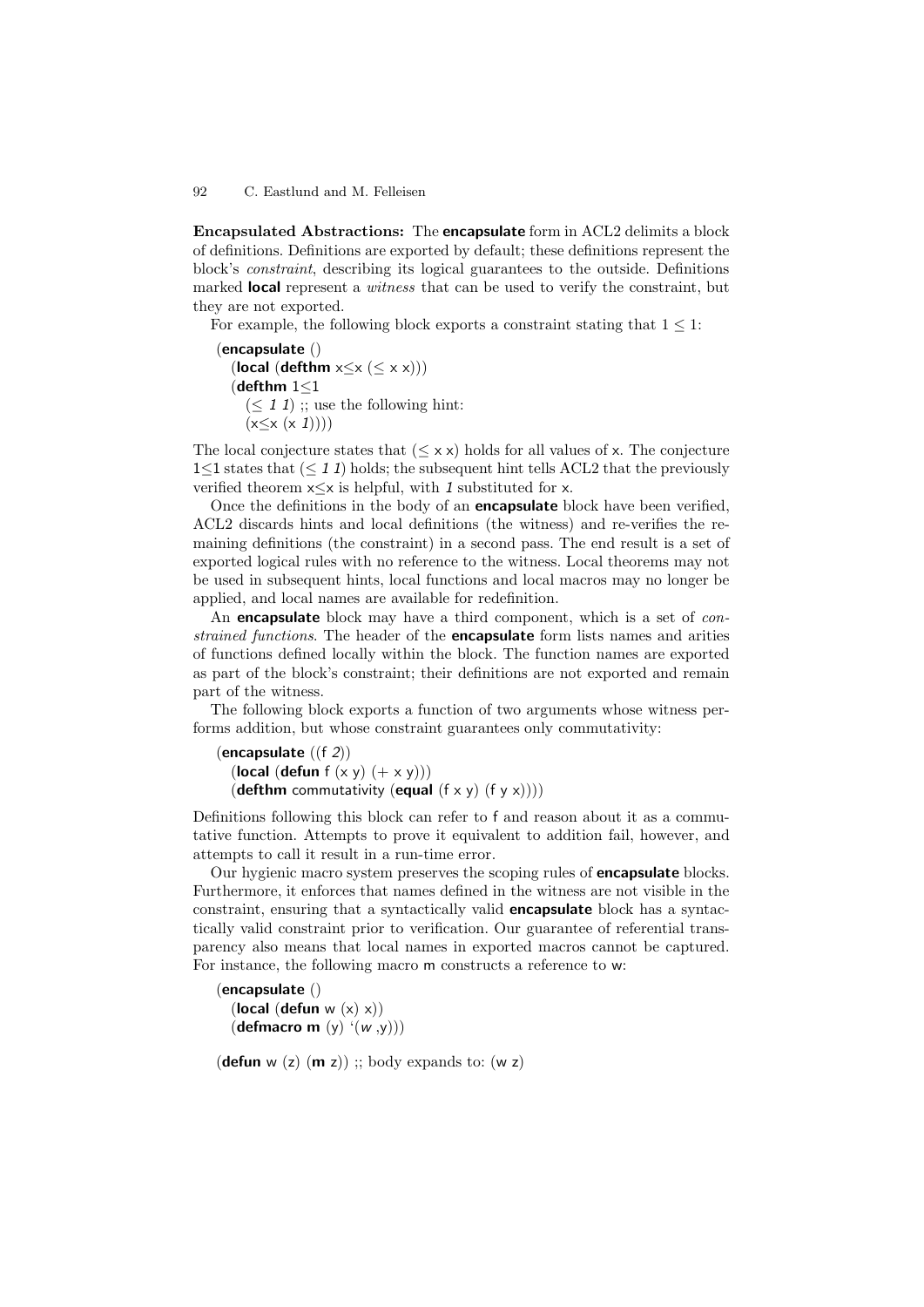When a new w is defined outside the block and **m** is applied, the new binding does not capture the w from **m**. Instead, the macro expander signals a syntax error, because the inserted reference is no longer in scope.

**Books:** A *book* is the unit of ACL2 libraries: a set of definitions that is verified and compiled once and then reused. Each book acts as an **encapsulate** block without constrained functions; it is verified twice—once with witness, and once for the constraint—and the constraint is saved to disk in compiled form. When a program includes a book, ACL2 incorporates its definitions, after ensuring that they do not clash with any existing bindings.

ACL2 allows an exception to the rule against redefinition that facilitates compatibility between books. Specifically, a definition is considered *redundant* and skipped, rather than rejected, if it is precisely the same as an existing one. If two books contain the same definition for a function f, for instance, the books are still compatible. Similarly, if one book is included twice in the same program, the second inclusion is considered redundant.

This notion of redundancy is complicated by hygienic macro expansion. Because hygienic expanders generally rename variables in their output, there is no guarantee that identical source syntax expands to an identical compiled form. As a result, redundancy becomes a question of  $\alpha$ -equivalence instead of simple syntactic equality. Coalescing redundant definitions in compiled books would thus require renaming all references to the second definition. This code rewriting defeats the principle of separate compilation.

Rather than address redundancy in its full generality, we restrict it to the case of loading the same book twice. If a book is loaded twice, the new definitions will be syntactically equal to the old ones because books are only compiled once. That is, this important case of redundancy does not rely on  $\alpha$ -equivalence, and thus allows us to load compiled books unchanged.

**Macros:** Macros use a representation of syntax as their input and output. In the existing ACL2 system, syntax is represented using primitive data types: strings and numbers for literals, symbols for variables, and lists for sequences of terms.

Hygienic macro systems must annotate syntax with details of scope and macro expansion. Kohlbecker et al. [\[3\]](#page-17-3) incorporate these annotations into the existing symbol datatype; in contrast, Dybvig et al. [\[5\]](#page-17-5) introduce a separate class of *syntax objects*. To preserve existing ACL2 macros, we cannot introduce an entirely new data type; instead, we adopt the former method.

In adapting the symbol datatype, we must be sure to preserve the axioms of ACL2. On one hand, it is an axiom that any symbol is uniquely distinguished by the combination of its name and its *package*—an additional string used for manual namespace management. On the other hand, the hygienic macro expander must distinguish between symbols sharing a name and a package when one originates in the source program and another is inserted by a macro. We resolve this issue by leaving hygienic expansion metadata transparent to the logic: only macros and unverified, *program mode* functions can distinguish between two symbols with the same name and package. Conjectures and verified, *logic mode* functions cannot make this distinction, i.e., ACL2's axioms remain valid.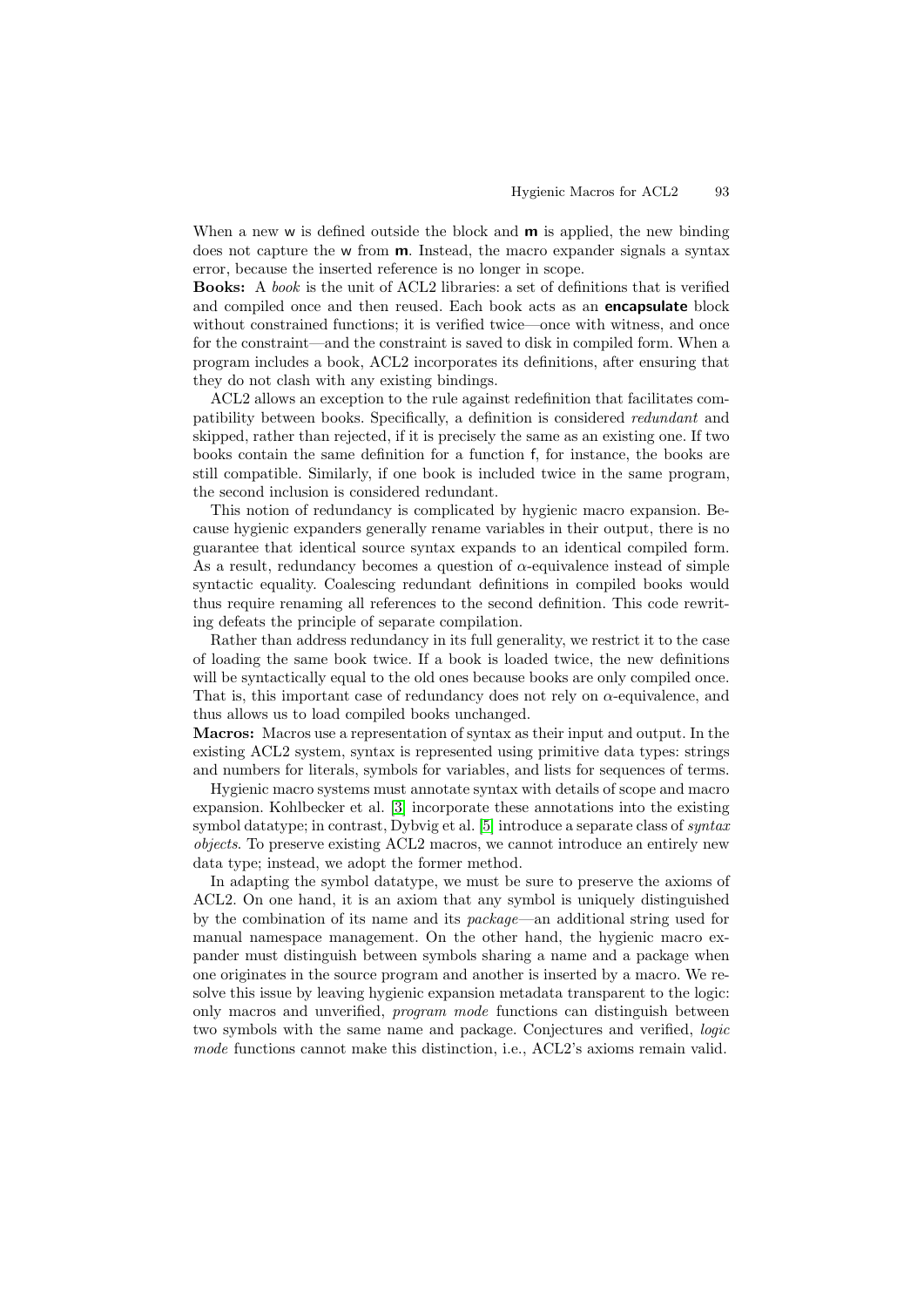The symbols inserted by macros must derive their lexical bindings from the context in which they appear. To understand the complexity of this statement, consider the following example:

(**defun** parse-compose (funs arg) (**if** (**endp** funs) arg '(,(**car** funs) (*compose* ,(**cdr** funs) ,arg))))

(**defmacro** compose (funs arg) (parse-compose funs arg))

```
(compose (string-downcase symbol-name) (quote SYM))
;; ⇒ (string-downcase (compose (symbol-name) (quote SYM)))
```
The auxiliary function parse-compose creates recursive references to compose, but compose is not in scope in parse-compose. To support this common macro idiom, we give the code inserted by macros the context of the macro's definition site. In the above example, the symbol *compose* in parse-compose's template does not carry any context until it is returned from the compose macro, at which point it inherits a binding for the name. This behavior allows recursive macros with helper functions, at some cost to referential transparency: the reference inserted by parse-compose might be given a different meaning if used by another macro.

This quirk of our design could be alleviated if these macros were rewritten in a different style. If the helper function parse-compose accepted the recursive reference to compose as an argument, then the quoted symbol *compose* could be passed in from the definition of compose itself, where it has meaning:

```
(defun parse-compose (compose funs arg)
  (if (endp funs) arg '(,(car funs) (,compose ,(cdr funs) ,arg))))
```
(**defmacro** compose (funs arg) (parse-compose (**quote** *compose*) funs arg))

Symbols in macro templates could then take their context from their original position, observing referential transparency. However, to satisfy our fourth design goal of source compatibility and accommodate common ACL2 macro practice, our design does not mandate it.

**Breaking Hygiene:** There are some cases where a macro must insert variables that do not inherit the context of the macro definition, but instead intentionally capture—or are captured by—variables in the source program. For instance, the defun-map example can be rewritten to automatically construct the name of the map function from the name of the pointwise function:

```
(defmacro defun-map (fun)
  (let ((map-fun-string (string-append "map-" (symbol-name fun))))
    (let ((map-fun (in-package-of map-fun-string fun)))
      '(defun ,map-fun (xs)
         (if (endp xs)
           nil
           (cons (,fun (car xs)) (,map-fun (cdr xs))))))))
```
(**defun-map** double) ;; expands to: (**defun** map-double (xs) ...)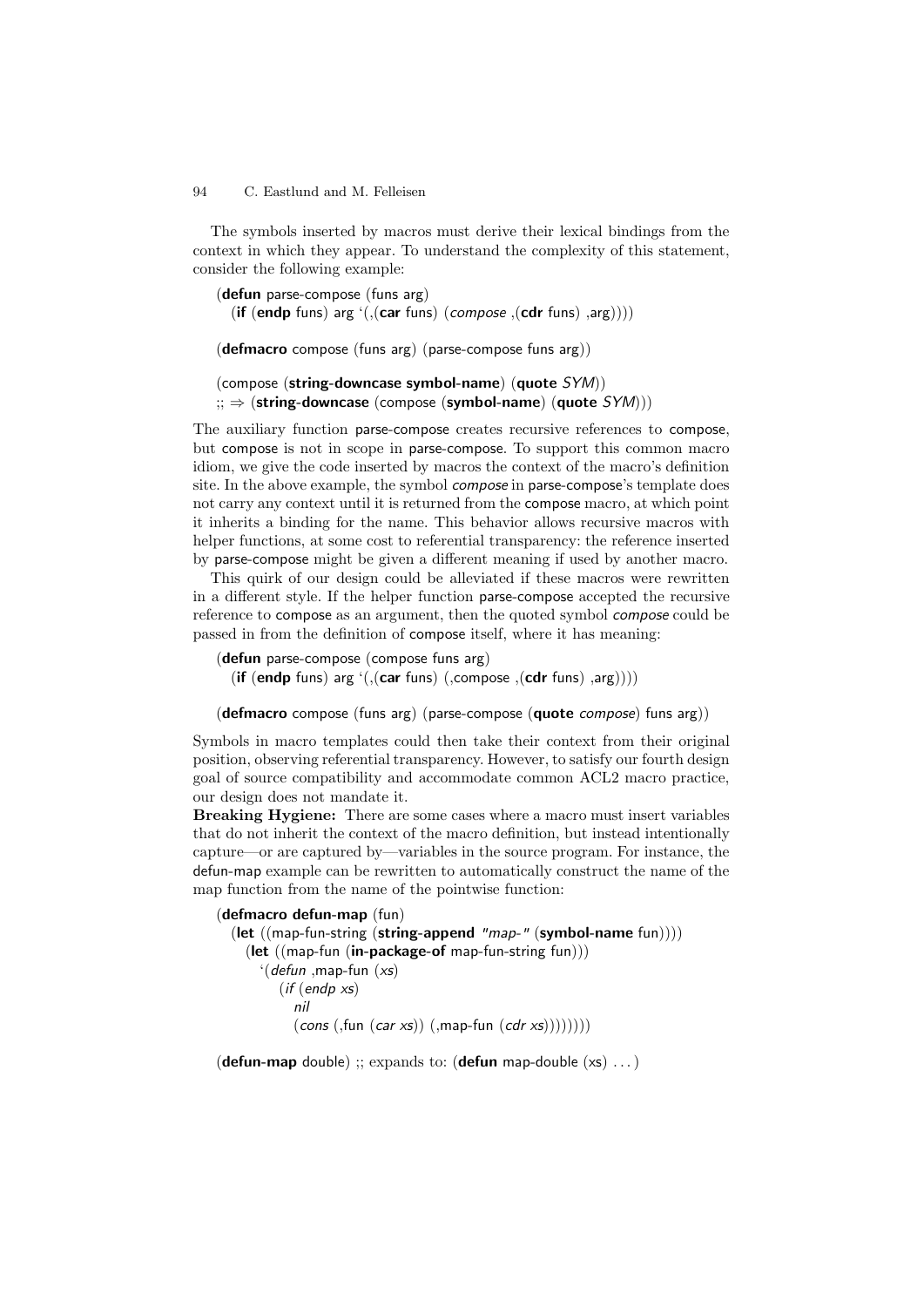| state = $\langle str, bool, bool, ren, table, \{\overrightarrow{sym}\}, \{\overrightarrow{key}\}\rangle$            | expansion state   |
|---------------------------------------------------------------------------------------------------------------------|-------------------|
| $table = \sqrt{sym \rightarrow rec}$                                                                                | def. table        |
| $rec = \langle sig, fun, thm \rangle$                                                                               | def. record       |
| $sig = \text{fun}(bool, num) \mid \text{macro}(id, num) \mid \text{thm}(\overline{sym})$ )   special def. signature |                   |
| $fun^n = \cdot   \overrightarrow{sexp}^n \rightarrow sexp$                                                          | $n$ -ary function |
| $thm = \cdot   \cdots$                                                                                              | theorem formula   |
| $sexp = num   str   id   cons(sexp, sexp)$                                                                          | s-expression      |
| $id = sym \mid id(sym, \{\overline{mark}\}, ren, ren)$                                                              | identifier        |
| $sym = sym(str, str, \{\overrightarrow{mark}\})$                                                                    | symbol            |
| $bool = t   nil$                                                                                                    | boolean           |
| $ren = [key \mapsto sym]$                                                                                           | renaming          |
| $key = \langle sym, \{\overline{mark}\}\rangle$                                                                     | identifier key    |
| $mark = \langle str, num \rangle$                                                                                   | mark              |

<span id="page-11-0"></span>**Fig. 2.** Representation of expansion state and s-expressions

In this macro, the name double comes from the macro caller's context, but mapdouble is inserted by the macro itself. The macro's intention is to bind map-double in the caller's context, and the caller expects this name to be bound.

This implementation pattern derives from the Common Lisp package system. Specifically, the **in-package-of** function builds a new symbol with the given string as its name, and the package of the given symbol. In our example, map-double is defined in the same package as double.

We co-opt the same pattern to transfer lexical context. Thus the name mapdouble shares double's context and is visible to the macro's caller. Macro writers can use **in-package-of** to break the default policy of hygiene.

## **3 Hygienic Macro Expansion**

The ACL2 theorem prover certifies saved books and verifies interactive programs using a process of iteratively expanding, verifying, and compiling each term in turn. The expansion process takes each term and produces a corresponding, fullyexpanded definition; it also maintains and updates an *expansion state* recording the scope and meaning of existing definitions so far. Our hygienic macro system requires these changes: an augmented representation of unexpanded terms and expansion state; an adaptation of Dybvig et al.'s expansion algorithm [\[5\]](#page-17-5); and new versions of ACL2's primitives that manipulate the new forms of data while satisfying existing axioms.

Figure [2](#page-11-0) shows the definition of expansion states. An expansion state contains seven fields. The first names the source file being expanded. The second and third determine expansion modes: global versus local definition scope and logic mode versus program mode. Fields four and five provide mappings on the set of compiled definitions; the fourth is added for hygienic expansion to map bindings in source code to unique compiled names, and the fifth is ACL2's mapping from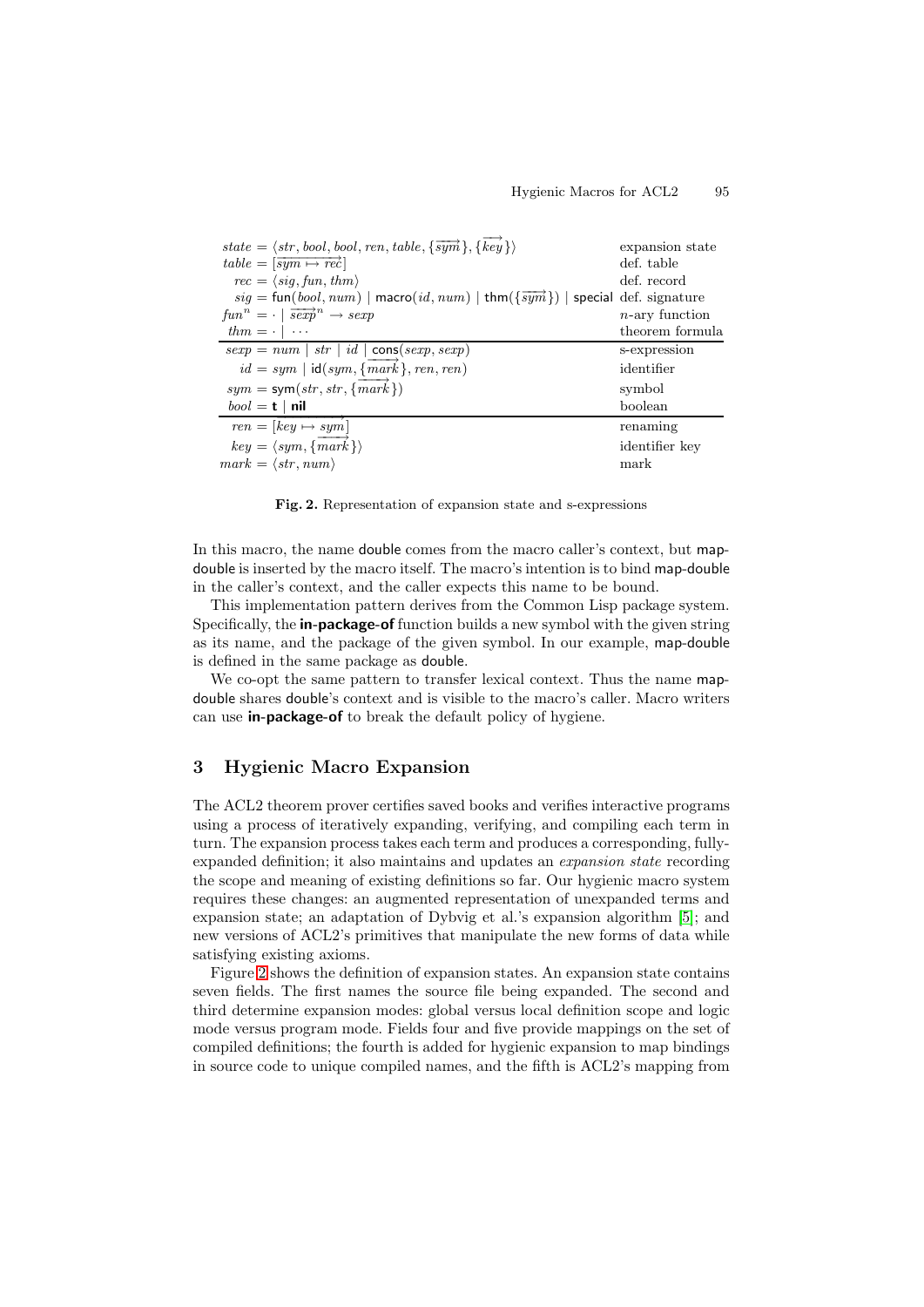compiled names to the meaning of definitions. The sixth field is the subset of compiled definition names that are exported from the enclosing scope, and the seventh is the set of constrained function names that have been declared but not yet defined; we update this final field with hygienic metadata to properly track macro-inserted bindings.

A *definition table* maps each definition to a record describing its signature, executable behavior, and logical meaning. We use ACL2's existing definition signatures; we augment macro signatures to carry an identifier representing the lexical context of the macro's definition. An executable function implements a function or macro, and a logical formula describes a function or theorem equationally; we do not change either representation.

Figure [2](#page-11-0) also shows the low-level representation of s-expressions. Symbols and sequences as shown in figure [1](#page-5-0) are represented using the sym and cons constructors, respectively. An s-expression is either a number, a string, an identifier, or a pair of s-expressions. Numbers and strings are unchanged. The most important difference to a conventional representation concerns *identifiers*, which extend symbols to include information about expansion. An identifier is either a symbol or an annotated symbol. A symbol has three components: its name, its package, and a set of *inherent marks* used to support unique symbol generation. Annotated symbols contain a symbol, a set of *latent marks* used to record macro expansion steps, and two renamings; unlike standard identifier representations, we must differentiate function and value bindings. We represent booleans with symbols, abbreviated **t** and **nil**.

Identifiers represent variable names in unexpanded programs; unique symbol names are chosen for variables in fully expanded programs. The mapping between the two is mediated by *keys*. Each function or value binding's key combines the unique symbol corresponding to the shadowed binding—or the unmodified symbol if the name has no prior binding—and the (latent) marks of the identifier used to name the binding. A *renaming* maps keys to their corresponding symbols.

A *mark* uniquely identifies an event during macro expansion: a variable binding or single macro application. Each one comprises its source file as a string to distinguish marks generated during the compilation of separate books, in an adaptation of Flatt's mechanism for differentiating bindings from separate modules [\[7\]](#page-17-7)—as well as a number chosen uniquely during a single session.

This representation of s-expressions is used both for syntax during macro expansion and for values during ordinary runtime computation. Hence, ACL2 functions that deal with symbols must be updated to work with identifiers in a way that observes the axioms of regular symbols. The basic symbol observations name, package, eq, and symbolp are defined to ignore all identifier metadata. The symbol constructor intern produces a symbol with empty lexical context, while in-package-of copies the context of its second argument.

We also introduce four new identifier comparisons:  $=\frac{b}{f}$ ,  $=\frac{r}{f}$ ,  $=\frac{b}{v}$ , and  $=\frac{r}{v}$ . They are separated according to the ACL2 function and value namespaces, as signified by the subscripts, and to compare either binding occurrences or references, as signified by the superscripts. *These procedures do not respect ACL2's axioms.*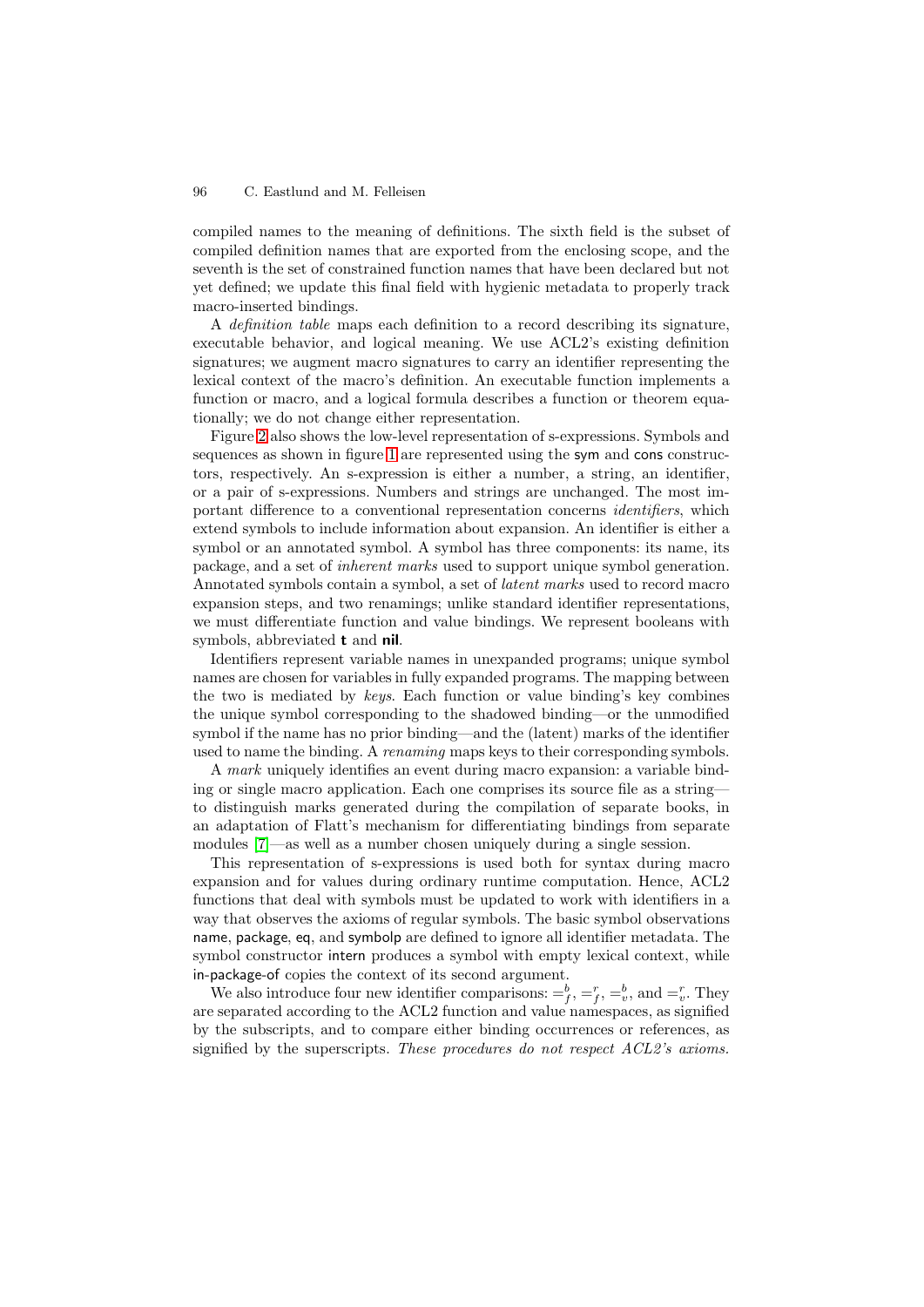They can distinguish between symbols with the same name and package, so we provide them in program mode only. As such, they may be used in macros as variable comparisons that respect apparent bindings.

## **4 Evaluating Hygiene**

Our design goals for hygienic ACL2 macros mention four guiding principles: referential transparency, separate compilation, logical soundness, and source compatibility. As explained, the macro expansion process preserves referential transparency by tracking the provenance of identifiers, with two key exceptions: symbols inserted by macros take their context from the macro definition site rather than their own occurrence, and conjecture quantification can "capture" free variables in macro inputs. Furthermore, our representation for compiled books guarantees separate compilation. We preserve logical soundness by obeying ACL2's axioms for symbols in operations on identifiers, and by reusing the existing ACL2 compiler and theorem proving engine. Only the principle of source compatibility remains to be evaluated.

Our prototype does not support many of the non-macro-related features of ACL2 and we are thus unable to run hygienic expansion on most existing books. To determine the degree of compatibility between our system and existing macros, we manually inspected all 2,954 **defmacro** forms in the books provided with ACL2 version 3.6, including the separate package of books accumulated from the ACL2 workshop series. Of these, some 488 nontrivial macros might be affected by hygiene. The rest of the section explains the details.

**Code Duplication:** The behavior of macro-duplicated code does not change with hygienic expansion; however, hygiene encourages the introduction of local variables in macros and thus avoids duplication. With our system, all 130 codeduplicating macros can be rewritten to benefit from hygiene.

**Variable Comparison:** Comparing variable names with eq does not take into account their provenance in the macro expansion process and can mistakenly identify two symbols with the same name but different lexical contexts. We found 26 macros in ACL2 that compare variable names for assorted purposes, none of which are served if the comparison does not respect the variable's binding. The new functions  $=\frac{b}{f}$ ,  $=\frac{r}{f}$ ,  $=\frac{b}{v}$ , and  $=\frac{r}{v}$  provide comparisons for variables that respect lexical context. Once again, the result of eq does not change in our system, so these macros will function as they have; however, macro writers now have the option of using improved tools. Each of the 26 macros can be rewritten with these functions to compare variable names in a way that respects lexical bindings during macro expansion.

**Free Variables:** Free variables in macros usually represent some protocol by which macros take their meaning from their context; i.e., they must be used in a context where the names in question have been bound. Much like mutable state in imperative languages, free variables in macros represent an invisible channel of communication. When used judiciously, they create succinct programs, but they can also be a barrier to understanding. Of the 90 macros that insert free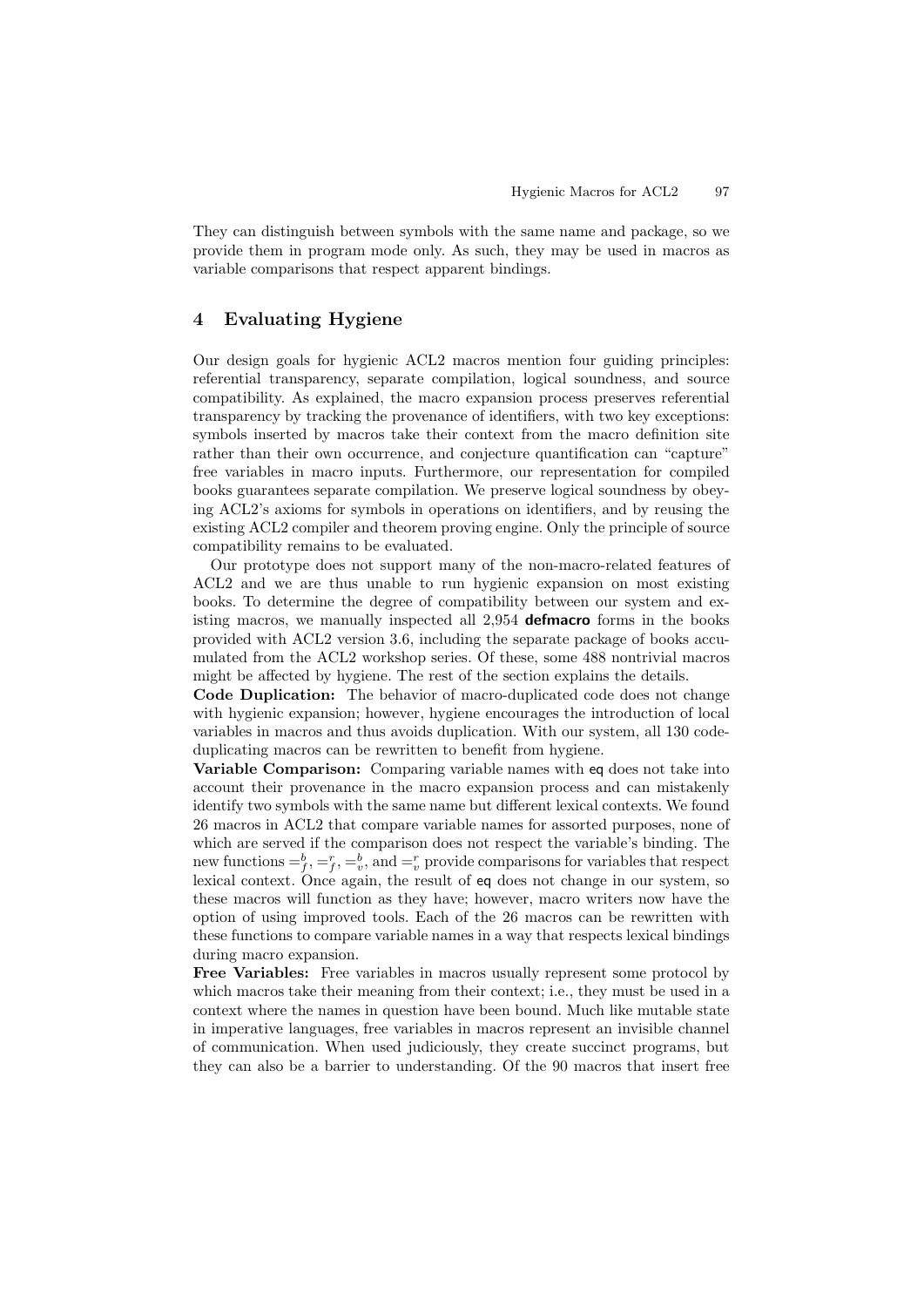variables, 83 employ such a protocol. Our hygienic macro expander rejects such macros; they must be rewritten to communicate in an explicit manner.

Five further cases of free variables are forward references, in which a macro's body constructs a reference to a subsequent definition. To a macro writer, this may not seem like a free reference, but it is, due to the scope of ACL2 definitions. Therefore this use of forward references does not satisfy the principle of referential transparency. These macros must also be rewritten or reordered to mesh with hygienic macro expansion.

The final two cases of free variables in a macro are, in fact, symptoms of a single bug. The macro is used to generate the body of a conjecture. It splices several expressions into a large implication. One of the inputs is named top, and its first reference in the macro is accidentally quoted—instead of filling in the contents of the input named top, the macro inserts a literal reference to a variable named top. By serendipity, this macro is passed a variable named top, and nothing goes wrong. Were this macro ever to be used with another name, it would construct the wrong conjecture and either fail due to a mysterious extra variable or succeed spuriously by proving the wrong proposition. Our hygienic macro system would have flagged this bug immediately.

**Variable Capture:** We found 242 instances of variable (85) or definition (157) names inserted by macros that introduce bindings to the macro's input or surrounding program. Of the macros that insert definition names, there were 95 that used in-package-of to explicitly bind names in the package of their input, 44 that used intern to bind names in their own package, 16 that used hard-coded names not based on their input at all, and two that used the make-event facility [\[8\]](#page-17-8) to construct unique names.

The package-aware macros will continue to function as before due to our interpretation of in-package-of. As written, the intern-based macros guarantee neither that the constructed names bind in the context of the input, nor that they don't, due to potential package mismatches. Hygienic expansion provides a consistent guarantee that they don't, making their meaning predictable. Hardcoded names in macros will no longer bind outside of the macro itself. These are the other side of free variable protocols; they must be made explicit to interoperate with hygiene. The make-event utility allows inspection of the current bindings to construct a unique name, but nothing prevents that name from clashing with any subsequent binding. Hygiene eliminates the need to manually scan the current bindings and guarantees global uniqueness.

Lexical variables account for the other 85 introduced bindings. We discovered nine whose call sites exploited these bindings as part of an intentional protocol. These macros can be made hygienic by taking the variable name in question as an argument, thus making the macro compatible with hygienic expansion, freeing up a name the user might want for something else, and avoiding surprises if a user does not know the macro's protocol.

Of the other 76 macros that bind local variables in the scope of their arguments, 59 attempt to avoid capture. There are 12 that choose long, obscure names; for instance, gensym::metlist (meaning "metlist" in the "gensym" package), indicating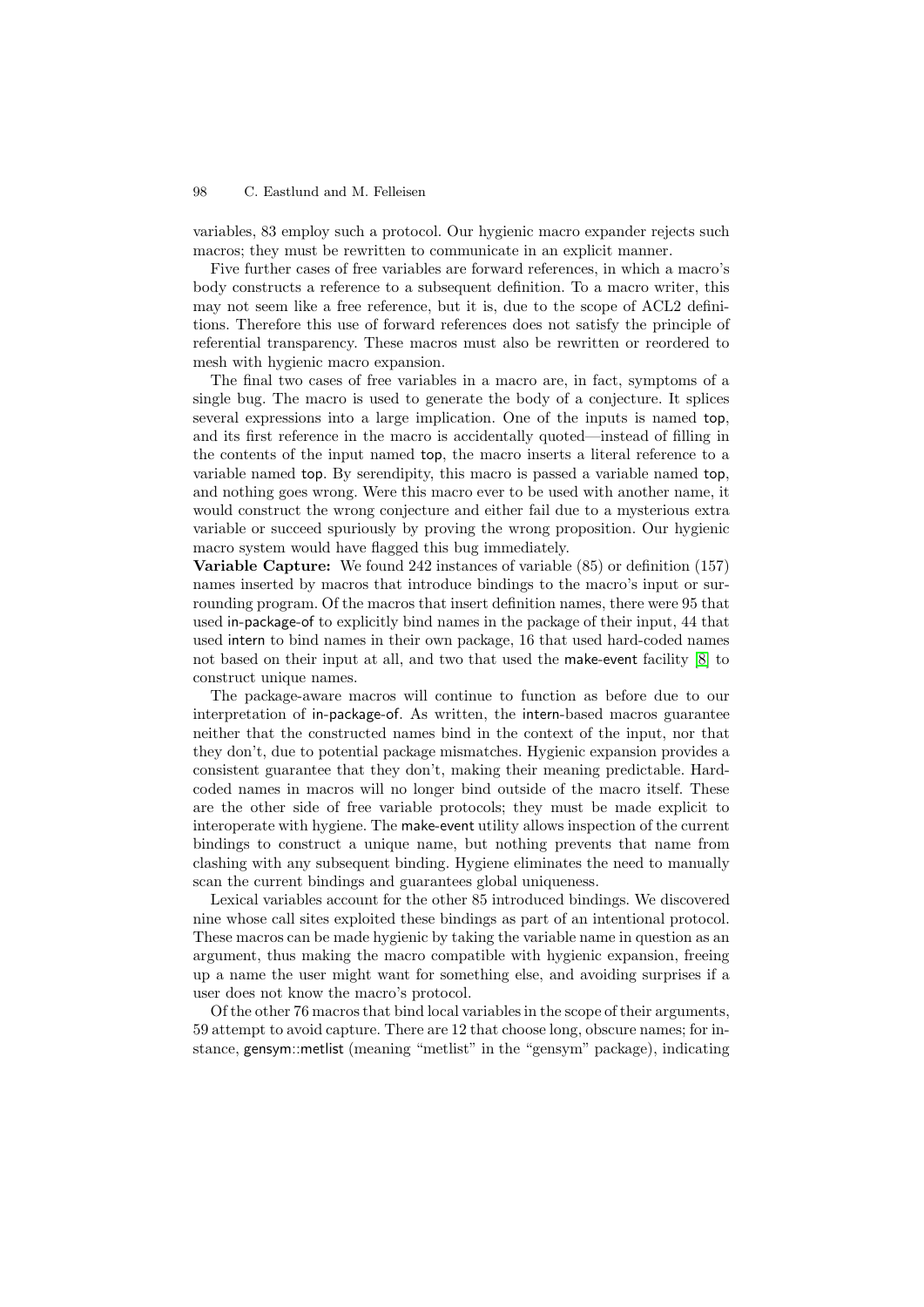|                     |          | Improves Improves |                                       | Broken; Broken; |    |
|---------------------|----------|-------------------|---------------------------------------|-----------------|----|
|                     | for free |                   | with work Unchanged improves restores |                 |    |
| Code Duplication    |          | 130               |                                       |                 |    |
| Free variable       | 2        |                   |                                       | 83              | 5  |
| Lexical capture     | 29       | 47                |                                       | 9               |    |
| Definition capture  |          | 2                 | 95                                    | 44              | 16 |
| Variable comparison |          | 26                |                                       |                 |    |
| Total               | 31       | 205               | 95                                    | 136             | 21 |

<span id="page-15-0"></span>**Fig. 3.** Impact of hygienic expansion on nontrivial ACL2 macros

a wish for the Lisp symbol-generating function gensym, which is not available in ACL2. There is also a convention of adding -do-not-use-elsewhere or some similar suffix to macro-bound variables; in one case, due to code copying, a variable named hyp--dont-use-this-name-elsewhere is in fact bound by *two* macros in different files. Obscure names are a poor form of protection when they are chosen following a simple formula, and a macro that binds a hard-coded long name will never compose properly with itself, as it always binds the same name.

A further 40 macros generate non-capturing names based on a known set of free variables, and seven more fail with a compile error if they capture a name as detected by check-vars-not-free. These macros are guaranteed not to capture, but the latter still force the user to learn the name bound by the macro and avoid choosing it for another purpose. Some of these macros claim common names, such as val and x, for themselves.

Finally, we have found 17 macros in the ACL2 books that bind variables and take no steps to avoid capture. All of the accidentally variable-capturing macros will automatically benefit from hygienic expansion.

**Exceptions:** The notable exceptions to hygiene we have not addressed are make-event, a tool for selective code transformation, and **state**, a special variable used to represent mutation and i/o. We have not yet inspected most uses of makeevent in the ACL2 code base, but do not anticipate any theoretical problems in adapting the feature. For **state** and similar "single-threaded" objects, our design must change so as to recognize the appropriate variables and not rename them. **Summary:** Figure [3](#page-15-0) summarizes our analysis. We categorize each macro by row according to the type of transformation it applies: code duplication, free variable insertion, capture of lexical or definition bindings, and variable comparison. We omit the trivial case of simple alias macros from this table.

We split the macros by column according to the anticipated result of hygienic expansion. In the leftmost column, we sum up the macros whose expansion is automatically improved by hygienic expansion. Next to that, we include macros that work as-is with hygiene, but permit a better definition. In the center, we tally the macros whose expansion is unaffected. To the right, we list macros that must be fixed to work with hygienic macro expansion, but whose expansion becomes more predictable when fixed. In the rightmost column, we list those macros that must be fixed, yet do not benefit from hygienic expansion.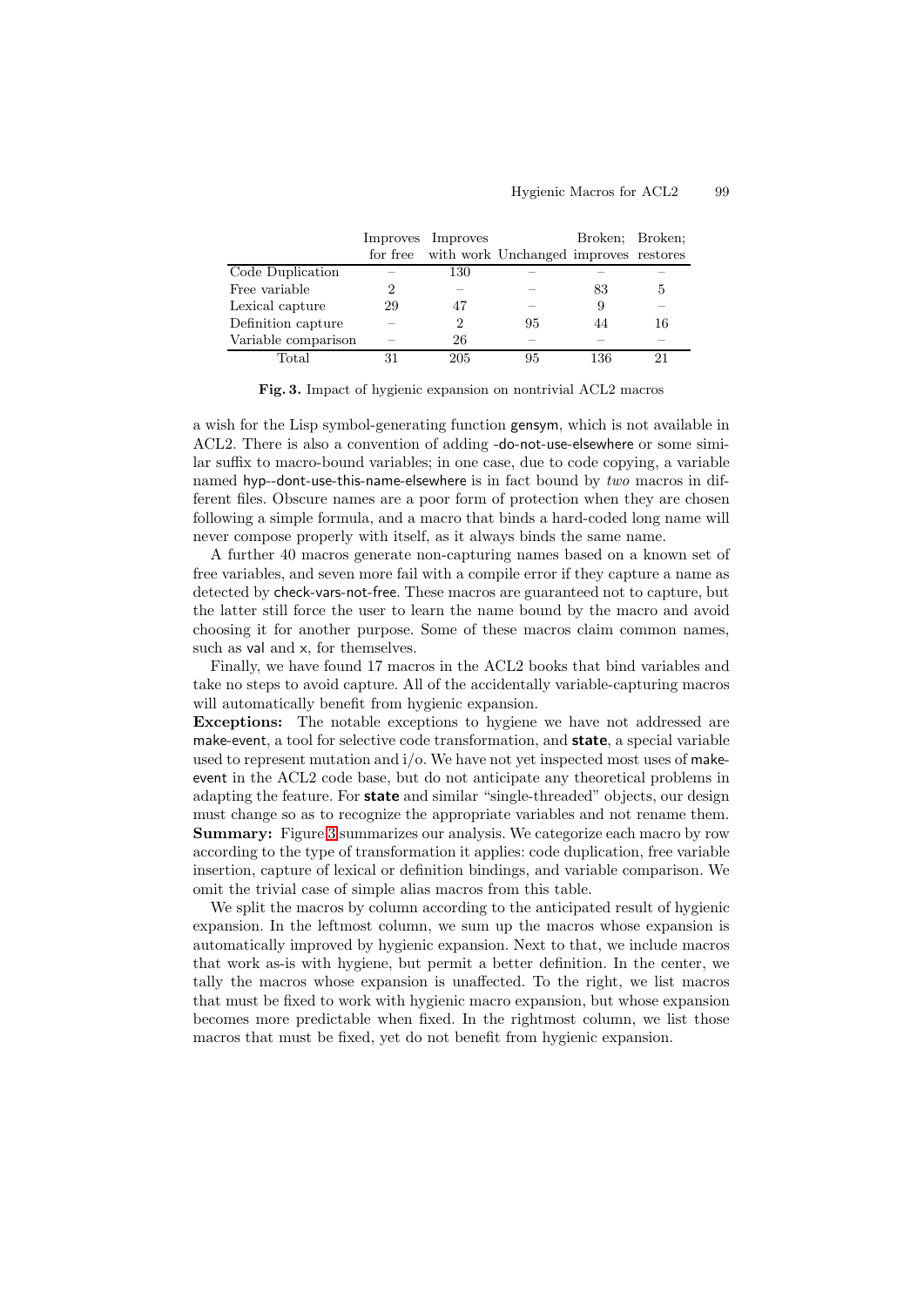Many libraries and built-in features of ACL2 rely on the unhygienic nature of expansion and use implicit bindings; as a result, our system cannot cope with every macro idiom in the code base. These macros must be rewritten in our system. We anticipate that all of the macros distributed with ACL2 can be fixed straightforwardly by either reordering definitions or adding extra arguments to macros. However, this process cannot be automated and is a potential source of new errors. Fortunately, the bulk of macros will continue to work, and we expect most of them to benefit from hygiene. The frequent use of code duplication, obscure variable names, and other capture prevention mechanisms shows that ACL2 users recognize the need for a disciplined approach to avoiding unintentional capture in ACL2 macros.

## **5 Related Work and Conclusions**

ACL2 is not the only theorem prover equipped with a method of syntactic extensions. PVS has macros [\[9\]](#page-17-9); however, they are restricted to definitions of constants that are inlined during the type-checking phase. As a result, preserving the binding structure of the source program is simple.

The Agda, Coq, Isabelle, and Nuprl theorem provers all support extensible notation. These include issues of parsing, precedence, and associativity that do not arise in ACL2's macros, which are embedded in the grammar of s-expressions. The notation mechanisms of Agda and Isabelle are limited to "mixfix" operator definitions [\[10](#page-17-10)[,11\]](#page-17-11). These definitions do not introduce new variable names in their expansion, so the problem of variable capture does not arise.

Nuprl and Coq have notation systems that permit the introduction of new binding forms. Nuprl requires each notational definition to carry explicit binding annotations. These annotations allow Nuprl to resolve variable references without the inference inherent in hygienic macro systems [\[12\]](#page-17-12). The notation system of Coq ensures that introduced variables do not capture source program variables and vice versa [\[13\]](#page-17-13), although the precise details of this process are undocumented. Neither Nuprl nor Coq allow case dispatch or self-reference in notational definitions. Our work combines the predictability of variable scope present in Nuprl and Coq notation with the expressive power of ACL2 macros.

Hygienic macros have been a standardized part of the Scheme programming language for over a decade [\[14\]](#page-17-14). They have been used to define entire new programming languages [\[15](#page-17-15)[,16\]](#page-17-16), including an implementation of the runtime components of ACL2 in Scheme [\[17\]](#page-17-17). These results are feasible because of hygiene and are facilitated by further advances in macro tools [\[7](#page-17-7)[,18\]](#page-17-18).

With hygienic macros, ACL2 developers gain the power to write more trustworthy and maintainable proofs using macros. Furthermore, adding a scoperespecting macro mechanism is a necessary step for any future attempt to make ACL2 reason about its source programs directly instead of expanded terms. Our techniques may also be useful in adapting hygienic macros to languages other than Scheme and ACL2 that have different binding constructs, different scope mechanisms, multiple namespaces, implicit bindings, and other such features.